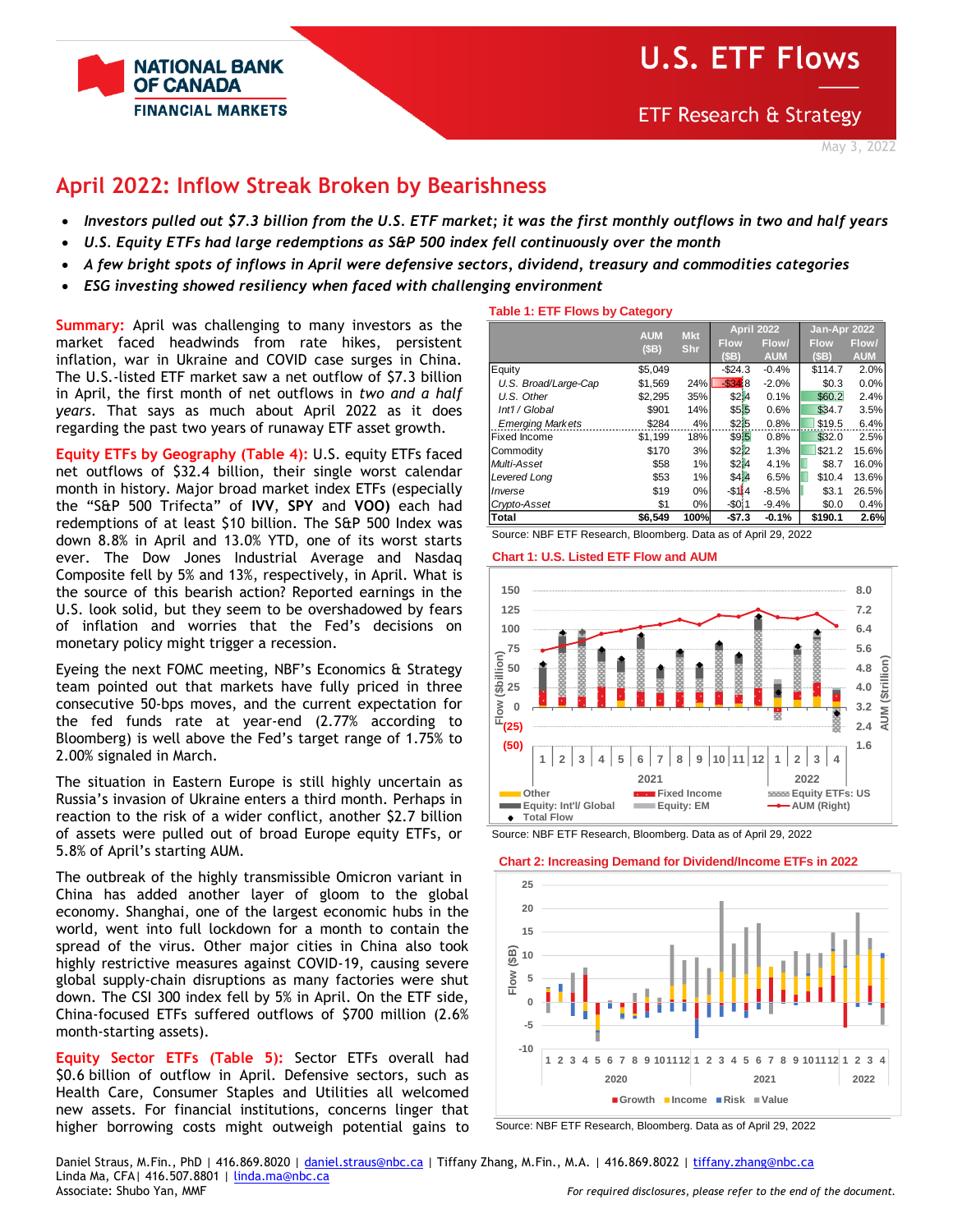

profit margins that usually accompany a higher (i.e., steeper) yield curve. Financials saw a net outflow of \$7.0 billion in April, \$5.0 billion pouring out of Financial Select Sector SPDR Fund (**XLF**) alone, an amount that represents 10.8% of XLF's starting assets in April. **XLF** also declined by almost 10% in the month.

**Equity Factor ETFs (Table 8):** Investors increased their defensive positions in April while bearish sentiment took root. Most of factor ETF inflows went to dividend/income ETFs, such as JPMorgan Equity Premium Income ETF (**JEPI**). Low-volatility ETFs also saw buying interest in April, receiving \$1.1 billion in creation. Value, growth and small/mid-cap ETFs all suffered outflows.

**Fixed Income ETFs (Tables 6, 7):** Fixed income ETFs plugged away in April with weaker-than-normal inflows of \$9.5 billion. Expectations are setting in that the Fed may take a more aggressive rate hiking path, raising the 10-year treasury yield up 58 bps in April. Government bond yields rose in parallel with significant widening of corporate spreads; U.S. BBB rated Corporate 10-year bonds' average spread increased by 22 bps to 1.79% over the course of April, the highest spread level we have seen since the 2020 COVID pandemic-induced credit crunch. iShares core U.S. aggregate bond ETF (**AGG**) is down 9.4% year-todate. Faced with disappointing returns, in April ETF investors rotated from high-yield bonds towards T-bills, floating rate bonds, and short-term treasury bonds.

**Commodity ETFs:** Commodity ETFs had \$2 billion in flows last month, bringing year-to-date inflows to an eye-popping figure of \$21 billion. Broad commodity ETFs such as Invesco Optimum Yield Diversified Commodity Strategy No K-1 ETF (**BDPC)** and precious metal ETFs such as iShares Silver Trust (**SLV**) contributed to April's inflows while energy commodity ETFs such as **USO** shed assets (Chart 3).

**ESG ETFs (Table 2):** U.S.-listed ESG ETFs welcomed \$1.1 billion inflows in April while the total U.S. ETF market suffered a net outflow, demonstrating the resiliency of ESG investing even in challenging markets. Broad ESG ETFs that focused on U.S. equity led the inflows in April, followed by environmental-themed ETFs. Institutional investors are still playing a dominant role in ESG investing. For example, in April iShares ESG Aware MSCI EAFE (**ESGD**)'s \$219 million inflow and Goldman Sachs Future Planet Equity ETF (**GSFP**)'s \$102 million inflow came from institutional subscriptions, and SPDR MSCI USA Climate Pairs Aligned ETF (**NZUS**) launched in April with initial "seed capital" of \$150 million. Nevertheless, retail interest in ESG ETFs has accelerated, with evidence from the U.S. ETF market that grassroots investors are participating meaningfully. April's top ESG inflow ETF, iShares ESG Aware MSCI USA (**ESGU**), received massive demand of \$763 million. However, trade orders with size larger than \$1 million only accounted for about 23% of its value traded in April, suggesting that the remaining 77% of turnover came from smaller investors.

**Top Performing ETFs (Table 3):** Natural gas funds line the

top of the "best performing ETF table" (Table 3) for the second month in a row. U.S. Natural gas price climbed to \$7.2/MMBtu at the end of April, driven by stronger demand from Europe for U.S. LNG exports as well as colder than normal weather across the U.S. VIX futures-based products also returned positively in April due to the recent spike in equity volatility—these products normally erode several percentage points per month because of futures roll costs. Simplify Interest Rate Hedge ETF (**PFIX**) protects investors from rising interest rate risks by buying long-term interest rate swaptions. The ETF just crossed its first anniversary, but it has attracted





Source: NBF ETF Research, BlackRock. Data as of April 29, 2022

#### **Table 2: U.S.-Listed ESG ETFs\* – April 2022**

|                        |                        |      |          | <b>April 2022</b> | Jan-Apr 2022                      |         |
|------------------------|------------------------|------|----------|-------------------|-----------------------------------|---------|
| Category               | AUM (\$M) AUM (%) Flow |      |          |                   | (\$M) Flow/AUMFlow (\$M) Flow/AUM |         |
| Equity                 | \$91,895               | 92%  | \$986    | 1.0%              | \$4.293                           | 4.1%    |
| Broad - U.S.           | \$51,022               | 51%  | \$649    | 1.2%              | \$1.832                           | 3.2%    |
| Broad - DM             | \$8.113                | 8%   | \$243    | 2.9%              | \$736                             | 8.6%    |
| Broad - EM             | \$6.429                | 6%   | \$70     | 1.0%              | \$872                             | 13.3%   |
| Broad - Global         | \$3.723                | 4%   | \$35     | 0.9%              | \$299                             | 7.4%    |
| Environment            | \$6.941                | 7%   | \$254    | 3.5%              | \$532                             | 7.0%    |
| Clean Energy           | \$12.624               | 13%  | $-$329$  | $-2.2%$           | $-$ \$572                         | $-3.6%$ |
| Social                 | \$2.265                | 2%   | \$29     | 1.2%              | \$311                             | 13.6%   |
| Other                  | \$580                  | 1%   | \$15     | 2.4%              | \$178                             | 36.9%   |
| Commodities            | \$1.608                | 2%   | $-$ \$66 | $-4.1%$           | $-$144$                           | $-7.7%$ |
| Multi-Asset            | \$174                  | 0%   | $-$10$   | $-5.4%$           | \$3                               | 1.4%    |
| <b>Fixed Income</b>    | \$6.445                | 6%   | \$216    | 3.3%              | \$976                             | 16.0%   |
| <b>Total Displaved</b> | \$100.121              | 100% | \$1.125  | 1.0%              | \$5.127                           | 4.6%    |

Source: NBF ETF Research, Bloomberg. Data as of April 29, 2022

#### **Table 3: Best Performing ETFs\* – April 2022**

|    | <b>Ticker</b> | Name.                                            | Total      | AUM   | Flow |
|----|---------------|--------------------------------------------------|------------|-------|------|
|    |               |                                                  | Return (%) | (\$M) | (SM) |
|    | <b>GAZ</b>    | iPath Series B Bloomberg Natural Gas TR ETN      | 27.5       | 27    |      |
| 2  | <b>UNG</b>    | United States Natural Gas Fund LP                | 26.3       | 440   |      |
| 3  | <b>VXX</b>    | iPath Series B S&P 500 VIX Short-Term ETN        | 24.7       | 682   |      |
| 4  | <b>UNL</b>    | United States 12 Month Natural Gas Fund LP       | 24.5       | 35    |      |
| 5  | <b>VIXY</b>   | ProShares VIX Short-Term Futures ETF             | 24.5       | 449   |      |
| 6  | <b>PFIX</b>   | Simplify Interest Rate Hedge ETF                 | 19.7       | 256   |      |
| 7  | <b>RRH</b>    | Advocate Rising Rate Hedge ETF                   | 15.2       | 31    |      |
| 8  | JJE           | iPath Series B Bloomberg Energy TR ETN           | 13.5       | 8     |      |
| 9  |               | <b>HDGE</b> AdvisorShares Ranger Equity Bear ETF | 13.4       | 124   |      |
| 10 | vxz           | iPath Series B S&P 500 VIX Mid-Term ETN          | 11.6       | 64    |      |

\*Excluding leveraged/inverse ETFs. Source: NBF ETF Research, Bloomberg. Data as of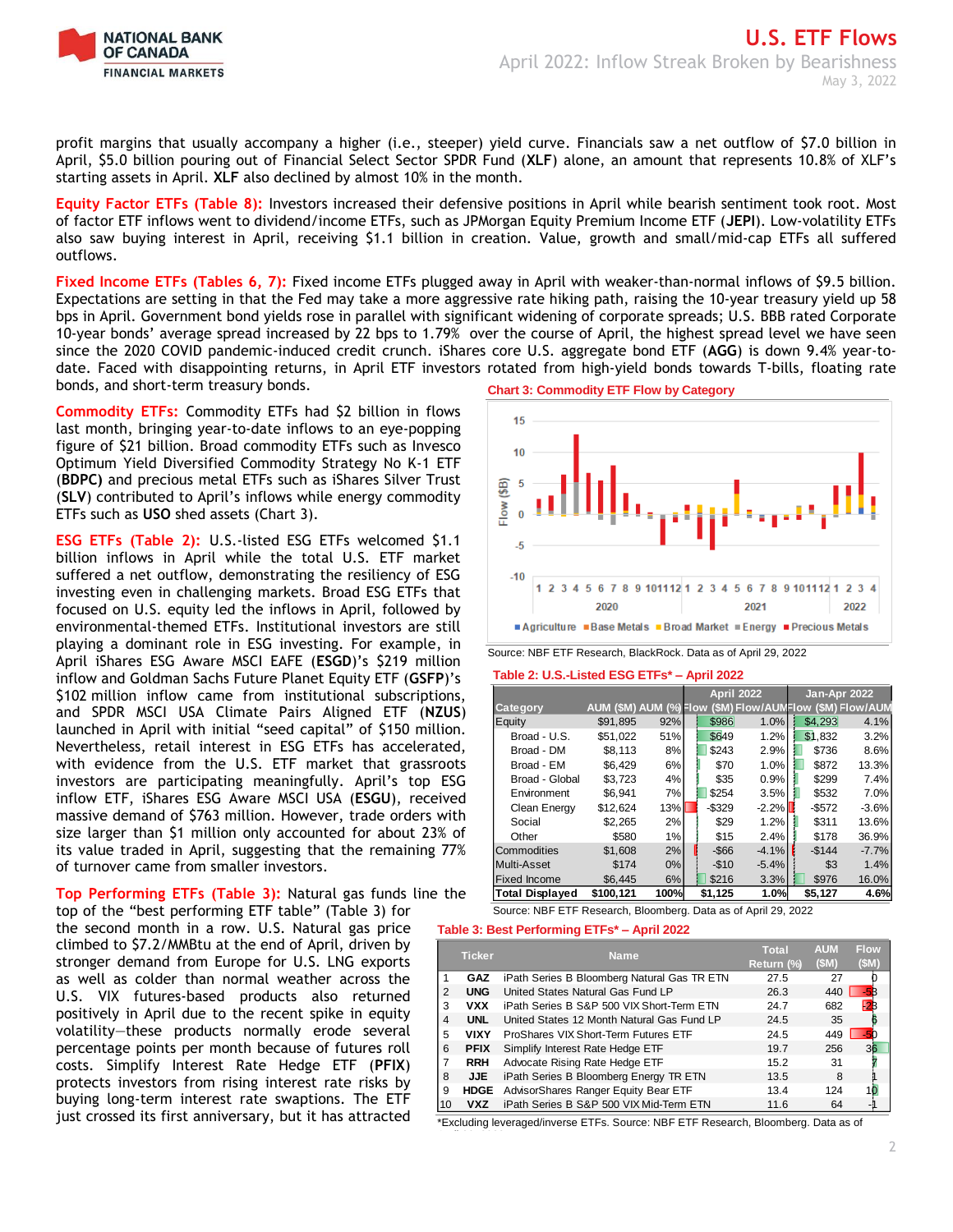

**Table 4 - Equity ETF Flows by Geography - April 2022 Table 6 - Fixed Income ETF Flows by Type - April 2022**

a considerably large pool of assets (over \$250 million) thanks to the near-perfect environment for the product's stated strategy and the lucky timing of its launch.

### **April 2022 ETF Flows: Tables 4 – 10**

| Table 4 - Equity ETF Flows by Geography - April 2022 |                  |                |                      |                            | Table 6 - Fixed Income ETF Flows by Type - April 2022     |                  |                |                                            |                |  |
|------------------------------------------------------|------------------|----------------|----------------------|----------------------------|-----------------------------------------------------------|------------------|----------------|--------------------------------------------|----------------|--|
| Geography                                            | <b>AUM (\$B)</b> | <b>Mkt Shr</b> |                      | <b>Flow (\$B) Flow/AUM</b> | <b>Type</b>                                               | <b>AUM (\$B)</b> | <b>Mkt Shr</b> | <b>Flow</b>                                | (\$B) Flow/AUM |  |
| U.S.                                                 | \$3,864          |                | $-$32.4$             | $-0.8%$                    | U.S. Aggregate                                            | \$284            | 24%            | \$3.1                                      | 1.1%           |  |
| Broad/Large Cap                                      | \$1,569          | 31%            | $-$ \$34.8           | $-2.0%$                    | U.S. Government                                           | \$332            | 28%            | \$9.4                                      | 2.8%           |  |
| U.S. Other                                           | \$2.295          | 45%            | \$2.4                | 0.1%                       | U.S. Municipals                                           | \$79             | 7%             | \$1.5                                      | 1.9%           |  |
| International Developed                              | \$536            |                | \$0.6                | 0.1%                       | U.S. I.G. Corporate                                       | \$207            | 17%            | $-$0.9$                                    | $-0.4%$        |  |
| Broad Int'l Dev                                      | \$406            | 8%             | \$2.2                | 0.5%                       | Developed Markets&Global                                  | \$135            | 11%            | \$0.1                                      | 0.1%           |  |
| <b>Broad Europe</b>                                  | \$47             | 1%             | $-$ \$2 $\mathbf{r}$ | $-5.1%$                    | <b>Emerging Markets</b>                                   | \$29             | 2%             | \$0.5                                      | 1.7%           |  |
| Japan                                                | \$21             | $0\%$          | \$0.2                | 1.0%                       | Sub-investment Grade                                      | \$88             | 7%             | $-$3.3$                                    | $-3.5%$        |  |
| Canada                                               | \$11             | $0\%$          | -\$0.                | $-0.7%$                    | <b>Convertibles and Preferreds</b>                        | \$45             | 4%             | $-$0.9$                                    | $-1.8%$        |  |
| <b>Other Developed</b>                               | \$51             | 1%             | \$1.0                | 1.7%                       | <b>Total Displayed</b>                                    | \$1,199          | 100%           | \$9.5                                      | 0.8%           |  |
| <b>Emerging Markets</b>                              | \$284            |                | \$2.5                | 0.8%                       |                                                           |                  |                | Source: National Bank of Canada, Bloomberg |                |  |
| <b>Broad Cap Weighted</b>                            | \$192            | 4%             | \$3.3                | 1.7%                       | Table 7 - Fixed Income ETF Flows by Maturity - April 2022 |                  |                |                                            |                |  |
| China $(A+H)$                                        | \$25             | $0\%$          | $-50.1$              | $-2.6%$                    | <b>Maturity</b>                                           | AUM (\$B)        | <b>Mkt Shr</b> | Flow (\$B) Flow/AUM                        |                |  |
| Other EM                                             | \$67             | 1%             | $-50.2$              | $-0.2%$                    | Broad/Mixed                                               | \$620            | 52%            | $-$1.4$                                    | $-0.2%$        |  |
| Global/Regional                                      | \$365            | 7%             | \$4.9                | 1.3%                       | Ultra Short Term                                          | \$134            | 11%            | \$5.4                                      | 4.2%           |  |
| <b>Total Displayed</b>                               | \$5,049          | 100%           | $-$24.3$             | $-0.4%$                    | Short Term                                                | \$244            | 20%            | \$2.0                                      | 0.8%           |  |

|                                                               |                  |                | Source: National Bank of Canada, Bloomberg |                     | iviid Territ                                       | <b>J</b> 130 | l 170          | 31.O                                     | I.∠″⁄o  |
|---------------------------------------------------------------|------------------|----------------|--------------------------------------------|---------------------|----------------------------------------------------|--------------|----------------|------------------------------------------|---------|
| Table 5 - Equity ETF Flows by Sector and Themes* - April 2022 |                  |                |                                            |                     | Long Term                                          | \$45         | 4%             | \$0.9                                    | 1.9%    |
| <b>Sector</b>                                                 | <b>AUM (\$B)</b> | <b>Mkt Shr</b> |                                            | Flow (\$B) Flow/AUM | <b>Target Maturity</b>                             | \$24         | 2%             | \$0.9                                    | 3.9%    |
| <b>Health Care</b>                                            | \$96             | 11%            | \$2.5                                      | 2.5%                | Rate Hedged                                        | \$3          | $0\%$          | \$0.0                                    | $-1.2%$ |
| <b>Consumer Staples</b>                                       | \$30             | 3%             | \$2.5                                      | 9.4%                | <b>Total Displayed</b>                             | \$1,199      | 100%           | \$9.5                                    | 0.8%    |
| <b>Utilities</b>                                              | \$25             | 3%             | \$1.9                                      | 7.6%                |                                                    |              |                | Source: National Bank of Canada, Bloombe |         |
| <b>Materials</b>                                              | \$54             | 6%             | \$1.3                                      | 2.3%                | Table 8 - Equity ETF Flows by Factor* - April 2022 |              |                |                                          |         |
| Technology                                                    | \$162            | 19%            | \$0.8                                      | 0.5%                | <b>Factor</b>                                      | AUM (\$B),   | <b>Mkt Shr</b> | Flow (\$B) Flow/Al                       |         |
| <b>Real Estate</b>                                            | \$91             | 11%            | \$0.6                                      | 0.7%                | Income                                             | \$333        | 19%            | \$9.4                                    | 2.8%    |
| Energy                                                        | \$82             | 10%            | \$0.4                                      | 0.5%                | Low Vol                                            | \$60         | 3%             | \$1.1                                    | 1.8%    |
| <b>Industrials</b>                                            | \$36             | 4%             | $-50.6$                                    | $-1.6%$             | Quality                                            | \$36         | 2%             | \$0.7                                    | 1.9%    |
| <b>Communication Services</b>                                 | \$30             | 3%             | $\overline{\mathbf{B}}$<br>.4              | $-4.0%$             | Momentum                                           | \$22         | 1%             | \$0.1                                    | 0.4%    |
| Consumer Discretionary                                        | \$33             | 4%             | <b>SI</b><br>.6                            | $-4.1%$             | Growth                                             | \$318        | 18%            | $-$1.2$                                  | $-0.3%$ |
| <b>Financials</b>                                             | \$69             | 8%             | $-57.0$                                    | $-8.3%$             | Small/Mid Cap                                      | \$428        | 25%            | -\$2.2                                   | $-0.5%$ |
| <b>ESG</b>                                                    | \$91             | 11%            | \$0.9                                      | 0.9%                | Value                                              | \$388        | 23%            | $-$ \$3.7                                | $-0.9%$ |
| Thematic                                                      | \$63             | 7%             | \$1.4                                      | 2.0%                | Multi-Factor and Other                             | \$139        | 8%             | \$1.8                                    | $1.2\%$ |
| Total Displayed                                               | \$861            | 100%           | \$1 R                                      | 0.2%                | Total Displayed                                    | \$1725       | 100%           | <b>SG 1</b>                              | 0.3%    |

*\*Includes all geographic focus; Source: National Bank of Canada, Bloomberg \*Includes all geographic focus, excluding sector ETFs; Source: NBC, Bloomberg QQQ is classified as a broad market ETF and does not belong to technology sector*

| Geograpny                                                     | <b>AUM (PD)</b> | <u>MKL ƏNI</u> | <b>FIOW (OD) FIOW/AUM</b>                  |         | l ype                                                     | AUIVI (PD) | <u>INIKL ƏHI</u> | <b>FIOW (OD) FIOW/AUM</b>                  |         |
|---------------------------------------------------------------|-----------------|----------------|--------------------------------------------|---------|-----------------------------------------------------------|------------|------------------|--------------------------------------------|---------|
| U.S.                                                          | \$3,864         |                | $-$ \$32.4                                 | $-0.8%$ | U.S. Aggregate                                            | \$284      | 24%              | \$3.1                                      | 1.1%    |
| Broad/Large Cap                                               | \$1,569         | 31%            | $-$ \$34.8                                 | $-2.0%$ | U.S. Government                                           | \$332      | 28%              | \$9.4                                      | 2.8%    |
| U.S. Other                                                    | \$2,295         | 45%            | \$2.4                                      | 0.1%    | U.S. Municipals                                           | \$79       | 7%               | \$1.5                                      | 1.9%    |
| <b>International Developed</b>                                | \$536           |                | \$0.6                                      | 0.1%    | U.S. I.G. Corporate                                       | \$207      | 17%              | $-$0.9$                                    | $-0.4%$ |
| Broad Int'l Dev                                               | \$406           | 8%             | \$2.2                                      | 0.5%    | Developed Markets&Global                                  | \$135      | 11%              | \$0.1                                      | 0.1%    |
| <b>Broad Europe</b>                                           | \$47            | 1%             | -\$2 <mark>1</mark> 7                      | $-5.1%$ | <b>Emerging Markets</b>                                   | \$29       | 2%               | \$0.5                                      | 1.7%    |
| Japan                                                         | \$21            | 0%             | \$0.2                                      | 1.0%    | Sub-investment Grade                                      | \$88       | 7%               | п<br>$-$3.3$                               | $-3.5%$ |
| Canada                                                        | \$11            | 0%             | -\$0.1                                     | $-0.7%$ | <b>Convertibles and Preferreds</b>                        | \$45       | 4%               | $-$0.9$                                    | $-1.8%$ |
| Other Developed                                               | \$51            | 1%             | \$1.0                                      | 1.7%    | <b>Total Displayed</b>                                    | \$1,199    | 100%             | \$9.5                                      | 0.8%    |
| <b>Emerging Markets</b>                                       | \$284           |                | \$2.5                                      | 0.8%    |                                                           |            |                  | Source: National Bank of Canada, Bloomberg |         |
| <b>Broad Cap Weighted</b>                                     | \$192           | 4%             | \$3.3                                      | 1.7%    | Table 7 - Fixed Income ETF Flows by Maturity - April 2022 |            |                  |                                            |         |
| China (A+H)                                                   | \$25            | 0%             | -\$0.7                                     | $-2.6%$ | <b>Maturity</b>                                           | AUM (\$B)  | <b>Mkt Shr</b>   | Flow (\$B) Flow/AUM                        |         |
| Other EM                                                      | \$67            | 1%             | $-$0.2$                                    | $-0.2%$ | Broad/Mixed                                               | \$620      | 52%              | П<br>$-$1.4$                               | $-0.2%$ |
| Global/Regional                                               | \$365           | 7%             | \$4.9                                      | 1.3%    | <b>Ultra Short Term</b>                                   | \$134      | 11%              | \$5.4                                      | 4.2%    |
| <b>Total Displayed</b>                                        | \$5.049         | 100%           | $-$24.3$                                   | $-0.4%$ | Short Term                                                | \$244      | 20%              | \$2.0                                      | 0.8%    |
|                                                               |                 |                | Source: National Bank of Canada, Bloomberg |         | Mid Term                                                  | \$130      | 11%              | \$1.6                                      | 1.2%    |
| Table 5 - Equity ETF Flows by Sector and Themes* - April 2022 |                 |                |                                            |         | Long Term                                                 | \$45       | 4%               | \$0.9                                      | 1.9%    |
| Sector                                                        | AUM (\$B)       | Mkt Shr        | <b>Flow (\$B) Flow/AUM</b>                 |         | <b>Target Maturity</b>                                    | \$24       | 2%               | \$0.9                                      | 3.9%    |
| <b>Health Care</b>                                            | \$96            | 11%            | \$2.5                                      | 2.5%    | Rate Hedged                                               | \$3        | 0%               | \$0.0                                      | $-1.2%$ |
| <b>Consumer Staples</b>                                       | \$30            | 3%             | \$2.5                                      | 9.4%    | <b>Total Displayed</b>                                    | \$1,199    | 100%             | \$9.5                                      | 0.8%    |
| <b>Utilities</b>                                              | \$25            | 3%             | \$1.9                                      | 7.6%    |                                                           |            |                  | Source: National Bank of Canada, Bloomberg |         |
| <b>Materials</b>                                              | \$54            | 6%             | \$13                                       | 2.3%    | Table 8 - Equity ETF Flows by Factor* - April 2022        |            |                  |                                            |         |
| Technology                                                    | \$162           | 19%            | \$0.8                                      | 0.5%    | <b>Factor</b>                                             | AUM (\$B)  | <b>Mkt Shr</b>   | Flow (\$B) Flow/AUM                        |         |
| <b>Real Estate</b>                                            | \$91            | 11%            | \$0.6                                      | 0.7%    | Income                                                    | \$333      | 19%              | \$9.4                                      | 2.8%    |
| Energy                                                        | \$82            | 10%            | \$0.4                                      | 0.5%    | Low Vol                                                   | \$60       | 3%               | \$1.1                                      | 1.8%    |
| <b>Industrials</b>                                            | \$36            | 4%             | $-90.6$                                    | $-1.6%$ | Quality                                                   | \$36       | 2%               | \$0.7                                      | 1.9%    |
| <b>Communication Services</b>                                 | \$30            | 3%             | O<br>$\overline{A}$                        | $-4.0%$ | Momentum                                                  | \$22       | 1%               | \$0.1                                      | 0.4%    |
| <b>Consumer Discretionary</b>                                 | \$33            | 4%             | B<br>6.6                                   | $-4.1%$ | Growth                                                    | \$318      | 18%              | $-$1.2$                                    | $-0.3%$ |
| Financials                                                    | \$69            | 8%             | $\cdot$ .0                                 | $-8.3%$ | Small/Mid Cap                                             | \$428      | 25%              | $-$2.2$                                    | $-0.5%$ |
| <b>ESG</b>                                                    | \$91            | 11%            | \$0.9                                      | 0.9%    | Value                                                     | \$388      | 23%              | $-$ \$3.7                                  | $-0.9%$ |
| Thematic                                                      | \$63            | 7%             | \$1.4                                      | 2.0%    | Multi-Factor and Other                                    | \$139      | 8%               | \$1.8                                      | 1.2%    |
| <b>Total Displayed</b>                                        | \$861           | 100%           | \$1.8                                      | 0.2%    | <b>Total Displayed</b>                                    | \$1,725    | 100%             | \$6.1                                      | 0.3%    |
|                                                               |                 |                |                                            |         |                                                           |            |                  |                                            |         |

|     |               | Table 9 - Top Single Long ETF Inflows - April 2022      |                            |           |     |               | Table 10 - Top Single Long ETF Outflows - April 2022 |                     |          |
|-----|---------------|---------------------------------------------------------|----------------------------|-----------|-----|---------------|------------------------------------------------------|---------------------|----------|
|     | <b>Ticker</b> | Name                                                    | <b>Flow (\$B) Flow/AUM</b> |           |     | <b>Ticker</b> | <b>Name</b>                                          | Flow (\$B) Flow/AUM |          |
|     |               | <b>SCHR</b> Schwab Intermediate-Term U.S. Treasury ETF  | \$3.1                      | 67.9%     |     | <b>IVV</b>    | iShares Core S&P 500 ETF                             | $-$ \$12.0          | $-3.6%$  |
|     | <b>BIL</b>    | SPDR Bloomberg Barclays 1-3 Month T-Bill ETF            | \$2.5                      | 18.0%     | 2   | <b>SPY</b>    | SPDR S&P 500 ETF Trust                               | $-$10.9$            | $-2.6%$  |
|     | XLV           | Health Care Select Sector SPDR Fund                     | \$1.6                      | 4.3%      | 3   | VOO           | Vanquard S&P 500 ETF                                 | $-$10.4$            | $-3.6%$  |
|     | <b>XLU</b>    | Utilities Select Sector SPDR Fund                       | \$1.5                      | 9.9%      | 4   | <b>XLF</b>    | Financial Select Sector SPDR Fund                    | $-$ \$5.0           | $-10.8%$ |
|     | <b>MUB</b>    | iShares National Muni Bond ETF                          | \$1.5                      | 6.0%      | 5   | QQQ           | Invesco QQQ Trust Series 1                           | $-$ \$2.8           | $-1.4%$  |
| 6   | VTI           | Vanquard Total Stock Market ETF                         | \$1.4                      | 0.5%      | 6   | <b>HYG</b>    | iShares iBoxx High Yield Corporate Bond ETF          | $-$ \$1.9 $\Box$    | $-12.7%$ |
|     |               | <b>GUSA</b> Goldman Sachs Marketbeta US 1000 Equity ETF | \$1.4                      | <b>NA</b> |     | <b>SCHX</b>   | Schwab US Large-Cap ETF                              | $-$ \$1.8 $\Box$    | $-5.4%$  |
|     |               | <b>EBND</b> SPDR Bloomberg Barclays EM Local Bond ETF   | \$1.3                      | 117.7%    | 8   | <b>IWM</b>    | iShares Russell 2000 ETF                             | $-$ \$1.8 $\Box$    | $-2.9%$  |
| 9   |               | <b>VWO</b> Vanguard FTSE Emerging Markets ETF           | \$1.3                      | 1.7%      | 9   | <b>SCHP</b>   | Schwab US TIPS ETF                                   | $-$ \$1.6           | $-8.1%$  |
| 10  | <b>JEPI</b>   | JPMorgan Equity Premium Income ETF                      | \$1.3                      | 15.9% 10  |     | <b>TIP</b>    | iShares TIPS Bond ETF                                | $-$ \$1.6 $\Box$    | $-4.6%$  |
|     |               | <b>SMH</b> VanEck Semiconductor ETF                     | \$1.2                      | 14.5% 11  |     | <b>JNK</b>    | SPDR Bloomberg Barclays High Yield Bond ETF          | $-$1.4$             | $-18.2%$ |
|     |               | 12 SCHD Schwab US Dividend Equity ETF                   | \$1.2                      | 3.4%      | 12  | <b>BBEU</b>   | JPMorgan BetaBuilders Europe ETF                     | $-$ \$1.1           | $-10.1%$ |
| 13  | <b>XLP</b>    | Consumer Staples Select Sector SPDR Fund                | \$1.1                      | 7.3%      | 13  | <b>VGK</b>    | Vanguard FTSE Europe ETF                             | $-$ \$1.1           | $-5.3%$  |
| 14  | <b>BND</b>    | Vanguard Total Bond Market ETF                          | \$1.1                      | 1.3%      | 14  | <b>VCSH</b>   | Vanguard Short-Term Corporate Bond ETF               | $-$ \$1.0           | $-2.4%$  |
| 15  | EEM           | iShares MSCI Emerging Markets ETF                       | \$1.1                      | 3.9%      | 15  | <b>IVW</b>    | iShares S&P 500 Growth ETF                           | $-$ \$1.0           | $-2.7%$  |
|     |               | 16 USFR Wisdom Tree Floating Rate Treasury Fund         | \$1.1                      | 37.2%     | 116 | <b>IWD</b>    | iShares Russell 1000 Value ETF                       | $-$ \$1.0           | $-1.7%$  |
|     |               | 17 JCPI JPMorgan Inflation Managed Bond ETF             | \$1.1                      | <b>NA</b> | 17  | <b>FXD</b>    | First Trust Consumer Discretionary AlphaDEX          | $-$ \$0.9           | $-58.8%$ |
|     |               | 18 VTEB Vanguard Tax-Exempt Bond Index ETF              | \$1.1                      | 7.3%      | 18  | <b>IEF</b>    | iShares 7-10 Year Treasury Bond ETF                  | $-$ \$0.9           | $-4.9%$  |
| 119 | <b>SHY</b>    | iShares 1-3 Year Treasury Bond ETF                      | \$1.0                      | 4.8%      | 19  | <b>FDN</b>    | First Trust Dow Jones Internet Index Fund            | $-$ \$0.9           | $-12.1%$ |
|     |               | 20 HDV iShares Core High Dividend ETF                   | \$1.0                      | 11.5% 20  |     | <b>TFI</b>    | SPDR Nuveen Bloomberg Barclays Muni Bond             | $-$ \$0.8           | $-17.2%$ |

*Source: National Bank of Canada, Bloomberg Source: National Bank of Canada, Bloomberg*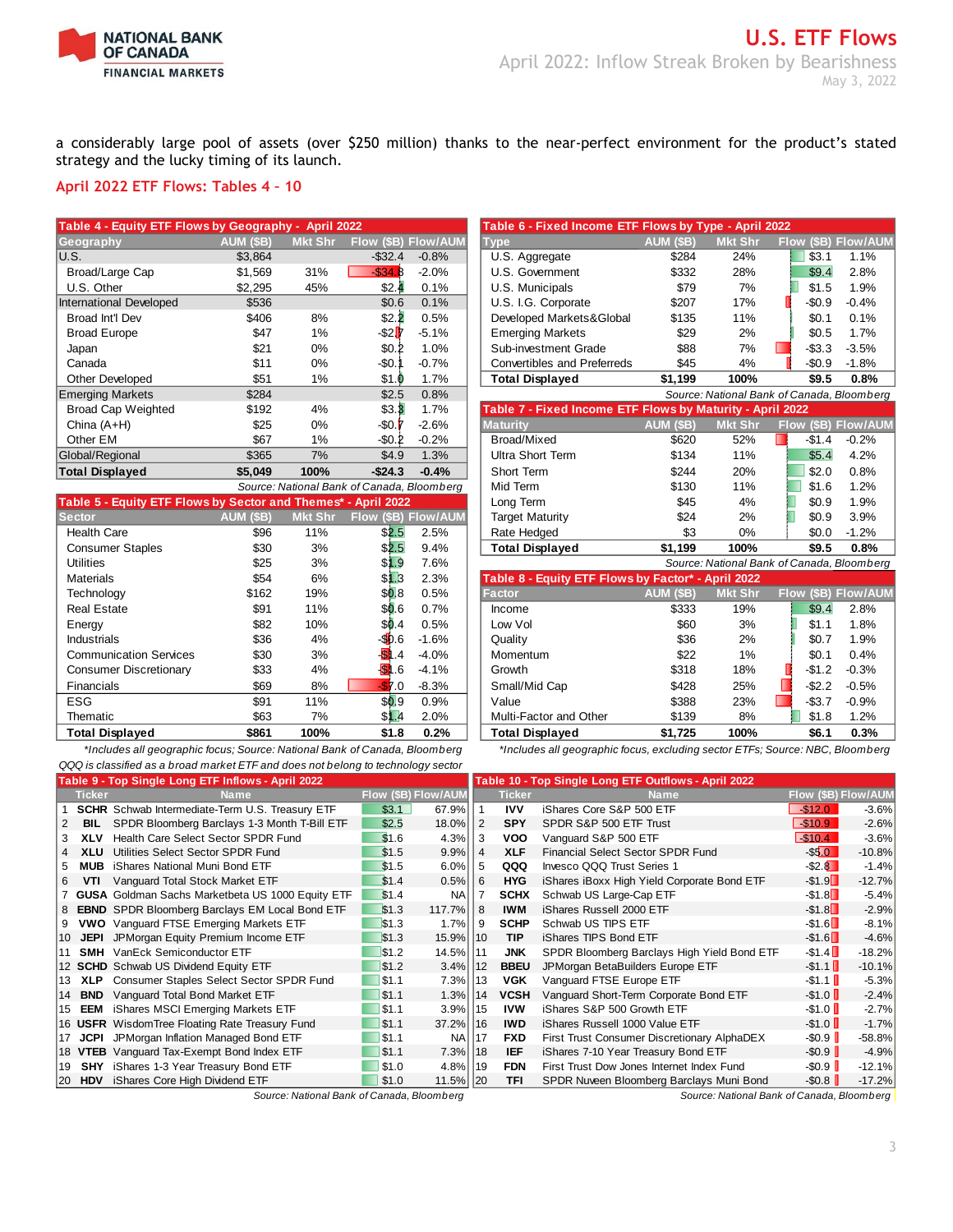

## **January - April 2022 ETF Flows: Tables 11 – 17**

| Table 11 - Equity ETF Flows by Geography - Jan-Apr 2022 |                  |                |            |                                            | Table 13 - Fixed Income ETF Flows by Type - Jan-Apr 2022     |                  |                |                                          |                |
|---------------------------------------------------------|------------------|----------------|------------|--------------------------------------------|--------------------------------------------------------------|------------------|----------------|------------------------------------------|----------------|
| Geography                                               | <b>AUM (\$B)</b> | <b>Mkt Shr</b> | Flow (\$B) | <b>Flow/AUM</b>                            | <b>Type</b>                                                  | <b>AUM (\$B)</b> | <b>Mkt Shr</b> | Flow (\$B)                               | <b>Flow/AU</b> |
| IU.S.                                                   | \$3,864          |                | \$60.5     | 1.4%                                       | U.S. Aggregate                                               | \$284            | 24%            | \$5.9                                    | 1.9%           |
| Broad/Large Cap                                         | \$1,569          | 31%            | \$0.3      | 0.0%                                       | U.S. Government                                              | \$332            | 28%            | \$26.8                                   | 8.2%           |
| U.S. Other                                              | \$2,295          | 45%            | \$60.2     | 2.4%                                       | U.S. Municipals                                              | \$79             | 7%             | \$6.3                                    | 8.1%           |
| International Developed                                 | \$536            |                | \$17.7     | 3.0%                                       | U.S. I.G. Corporate                                          | \$207            | 17%            | \$2.4                                    | 1.0%           |
| Broad Int'l Dev                                         | \$406            | 8%             | \$13.5     | 3.0%                                       | Developed Markets&Global                                     | \$135            | 11%            | \$7.9                                    | 5.8%           |
| <b>Broad Europe</b>                                     | \$47             | 1%             | $-$1.4$    | $-2.5%$                                    | <b>Emerging Markets</b>                                      | \$29             | 2%             | $-$0.3$                                  | $-0.8%$        |
| Japan                                                   | \$21             | $0\%$          | \$0.0      | $-0.2%$                                    | Sub-investment Grade                                         | \$88             | 7%             | -\$13.5                                  | $-12.4%$       |
| Canada                                                  | \$11             | $0\%$          | \$1.4      | 13.9%                                      | Convertibles and Preferreds                                  | \$45             | 4%             | $-$3.5$                                  | $-6.2%$        |
| Other Developed                                         | \$51             | 1%             | \$4.3      | 8.0%                                       | <b>Total Displayed</b>                                       | \$1,199          | 100%           | \$32.0                                   | 2.5%           |
| <b>Emerging Markets</b>                                 | \$284            |                | \$19.5     | 6.4%                                       |                                                              |                  |                | Source: National Bank of Canada, Bloombe |                |
| <b>Broad Cap Weighted</b>                               | \$192            | 4%             | \$12.1     | 5.9%                                       | Table 14 - Fixed Income ETF Flows by Maturity - Jan-Apr 2022 |                  |                |                                          |                |
| China $(A+H)$                                           | \$25             | $0\%$          | \$3.5      | 12.7%                                      | <b>Maturity</b>                                              | <b>AUM (\$B)</b> | <b>Mkt Shr</b> | Flow (\$B)                               | Flow/AU        |
| Other EM                                                | \$67             | 1%             | \$4.0      | 5.6%                                       | Broad/Mixed                                                  | \$620            | 52%            | $-$ \$8.5                                | $-1.2%$        |
| Global/Regional                                         | \$365            | 7%             | \$17.0     | 4.2%                                       | <b>Ultra Short Term</b>                                      | \$134            | 11%            | \$19.1                                   | 16.5%          |
| <b>Total Displayed</b>                                  | \$5,049          | 100%           | \$114.7    | 2.0%                                       | Short Term                                                   | \$244            | 20%            | \$4.6                                    | 1.9%           |
|                                                         |                  |                |            | Source: National Bank of Canada, Bloomberg | Mid Term                                                     | \$130            | 11%            | \$8.0                                    | 5.9%           |

| Table 12 - Equity ETF Flows by Sector and Themes* - Jan-Apr 2022 |                  |                |                            |                 | Long Term                                             | \$45             | 4%                                         | \$6.7      | 13.8%           |
|------------------------------------------------------------------|------------------|----------------|----------------------------|-----------------|-------------------------------------------------------|------------------|--------------------------------------------|------------|-----------------|
| <b>Sector</b>                                                    | <b>AUM (\$B)</b> | <b>Mkt Shr</b> | Flow (\$B)                 | <b>Flow/AUM</b> | <b>Target Maturity</b>                                | \$24             | 2%                                         | \$2.5      | 11.1%           |
| <b>Health Care</b>                                               | \$96             | 11%            | \$5.6                      | 5.3%            | Rate Hedged                                           | \$3              | $0\%$                                      | $-$0.4$    | $-11.9%$        |
| <b>Consumer Staples</b>                                          | \$30             | 3%             | \$5.4                      | 22.5%           | <b>Total Displayed</b>                                | \$1,199          | 100%                                       | \$32.0     | 2.5%            |
| Energy                                                           | \$82             | 10%            | \$4.8                      | 8.3%            |                                                       |                  | Source: National Bank of Canada, Bloomberg |            |                 |
| Materials                                                        | \$54             | 6%             | \$41                       | 8.2%            | Table 15 - Equity ETF Flows by Factor* - Jan-Apr 2022 |                  |                                            |            |                 |
| <b>Utilities</b>                                                 | \$25             | 3%             | \$3.9                      | 18.1%           | <b>Factor</b>                                         | <b>AUM (\$B)</b> | <b>Mkt Shr</b>                             | Flow (\$B) | <b>Flow/AUM</b> |
| Technology                                                       | \$162            | 19%            | \$2.1                      | 1.0%            | Income                                                | \$333            | 19%                                        | \$34.5     | 10.8%           |
| Industrials                                                      | \$36             | 4%             | $\blacktriangleright$ SO.6 | $-1.5%$         | Value                                                 | \$388            | 23%                                        | \$13.4     | 3.3%            |
| <b>Real Estate</b>                                               | \$91             | 11%            | $\frac{1}{2}$ \$0.7        | $-0.7%$         | Quality                                               | \$36             | 2%                                         | \$0.7      | 1.8%            |
| <b>Communication Services</b>                                    | \$30             | 3%             | $-$ \$2.6                  | $-6.2%$         | Small/Mid Cap                                         | \$428            | 25%                                        | \$0.6      | 0.1%            |
| <b>Financials</b>                                                | \$69             | 8%             | $-$ \$4.9                  | $-5.7%$         | Low Vol                                               | \$60             | 3%                                         | \$0.0      | 0.1%            |
| <b>Consumer Discretionary</b>                                    | \$33             | 4%             | $-$ \$5.9                  | $-11.9%$        | Momentum                                              | \$22             | $1\%$                                      | $-$1.5$    | $-5.3%$         |
| <b>ESG</b>                                                       | \$91             | 11%            | \$4.3                      | 4.2%            | Growth                                                | \$318            | 18%                                        | $-$3.0$    | $-0.7%$         |
| Thematic                                                         | \$63             | 7%             | $1$ \$3.1                  | 4.1%            | Multi-Factor and Other                                | \$139            | 8%                                         | \$9.4      | 6.5%            |
| <b>Total Displayed</b>                                           | \$861            | 100%           | \$18.7                     | 1.9%            | <b>Total Displaved</b>                                | \$1,725          | 100%                                       | \$54.3     | 2.9%            |

*QQQ is classified as a broad market ETF and does not belong to technology sector*

| Geography                                                        | AUM (\$B)        | <b>Mkt Shr</b> | Flow (\$B) | <b>Flow/AUM</b>                            | <b>Type</b>                                                  | <b>AUM (\$B)</b> | <b>Mkt Shr</b> | Flow (\$B)                                 | <b>Flow/AUM</b> |
|------------------------------------------------------------------|------------------|----------------|------------|--------------------------------------------|--------------------------------------------------------------|------------------|----------------|--------------------------------------------|-----------------|
| U.S.                                                             | \$3,864          |                | \$60.5     | 1.4%                                       | U.S. Aggregate                                               | \$284            | 24%            | \$5.9                                      | 1.9%            |
| Broad/Large Cap                                                  | \$1,569          | 31%            | \$0.3      | 0.0%                                       | U.S. Government                                              | \$332            | 28%            | \$26.8                                     | 8.2%            |
| U.S. Other                                                       | \$2,295          | 45%            | \$60.2     | 2.4%                                       | U.S. Municipals                                              | \$79             | 7%             | \$6.3                                      | 8.1%            |
| International Developed                                          | \$536            |                | \$17.7     | 3.0%                                       | U.S. I.G. Corporate                                          | \$207            | 17%            | \$2.4                                      | 1.0%            |
| Broad Int'l Dev                                                  | \$406            | 8%             | \$13.5     | 3.0%                                       | Developed Markets&Global                                     | \$135            | 11%            | \$7.9                                      | 5.8%            |
| <b>Broad Europe</b>                                              | \$47             | 1%             | $-$1.4$    | $-2.5%$                                    | <b>Emerging Markets</b>                                      | \$29             | 2%             | $-$0.3$                                    | $-0.8%$         |
| Japan                                                            | \$21             | $0\%$          | \$0.0      | $-0.2%$                                    | Sub-investment Grade                                         | \$88             | 7%             | $-$13.5$                                   | $-12.4%$        |
| Canada                                                           | \$11             | $0\%$          | \$1.4      | 13.9%                                      | <b>Convertibles and Preferreds</b>                           | \$45             | 4%             | $-$ \$3.5                                  | $-6.2%$         |
| Other Developed                                                  | \$51             | 1%             | \$4.3      | 8.0%                                       | <b>Total Displayed</b>                                       | \$1,199          | 100%           | \$32.0                                     | 2.5%            |
| <b>Emerging Markets</b>                                          | \$284            |                | \$19.5     | 6.4%                                       |                                                              |                  |                | Source: National Bank of Canada, Bloomberg |                 |
|                                                                  |                  |                |            |                                            |                                                              |                  |                |                                            |                 |
| <b>Broad Cap Weighted</b>                                        | \$192            | 4%             | \$12.1     | 5.9%                                       | Table 14 - Fixed Income ETF Flows by Maturity - Jan-Apr 2022 |                  |                |                                            |                 |
| China $(A+H)$                                                    | \$25             | $0\%$          | \$3.5      | 12.7%                                      | <b>Maturity</b>                                              | AUM (\$B)        | <b>Mkt Shr</b> | Flow (\$B)                                 | <b>Flow/AUM</b> |
| Other EM                                                         | \$67             | 1%             | \$4.0      | 5.6%                                       | Broad/Mixed                                                  | \$620            | 52%            | $-$ \$8.5                                  | $-1.2%$         |
| Global/Regional                                                  | \$365            | 7%             | \$17.0     | 4.2%                                       | <b>Ultra Short Term</b>                                      | \$134            | 11%            | \$19.1                                     | 16.5%           |
| <b>Total Displayed</b>                                           | \$5,049          | 100%           | \$114.7    | 2.0%                                       | Short Term                                                   | \$244            | 20%            | \$4.6                                      | 1.9%            |
|                                                                  |                  |                |            | Source: National Bank of Canada, Bloomberg | Mid Term                                                     | \$130            | 11%            | \$8.0                                      | 5.9%            |
| Table 12 - Equity ETF Flows by Sector and Themes* - Jan-Apr 2022 |                  |                |            |                                            | Long Term                                                    | \$45             | 4%             | \$6.7                                      | 13.8%           |
| Sector                                                           | <b>AUM (\$B)</b> | <b>Mkt Shr</b> | Flow (\$B) | <b>Flow/AUM</b>                            | <b>Target Maturity</b>                                       | \$24             | 2%             | \$2.5                                      | 11.1%           |
| <b>Health Care</b>                                               | \$96             | 11%            | \$5.6      | 5.3%                                       | Rate Hedged                                                  | \$3              | $0\%$          | $-$0.4$                                    | $-11.9%$        |
| <b>Consumer Staples</b>                                          | \$30             | 3%             | \$5.4      | 22.5%                                      | <b>Total Displayed</b>                                       | \$1,199          | 100%           | \$32.0                                     | 2.5%            |

| ᅴᄖ                     |       | 10/10 | . ש-די               | <b>0.000</b> |                                                       |           |                | <u>Cource. National Bank of Canada, Bloomberg</u> |         |
|------------------------|-------|-------|----------------------|--------------|-------------------------------------------------------|-----------|----------------|---------------------------------------------------|---------|
| Materials              | \$54  | 6%    | \$4!1                | 8.2%         | Table 15 - Equity ETF Flows by Factor* - Jan-Apr 2022 |           |                |                                                   |         |
| Utilities              | \$25  | 3%    | \$3.9                | 18.1%        | <b>Factor</b>                                         | AUM (\$B) | <b>Mkt Shr</b> | Flow (\$B) Flow/AUM                               |         |
| Technology             | \$162 | 19%   | \$2.                 | 1.0%         | Income                                                | \$333     | 19%            | \$34.5                                            | 10.8%   |
| Industrials            | \$36  | 4%    | $\sqrt{50.6}$        | $-1.5%$      | Value                                                 | \$388     | 23%            | \$13.4                                            | 3.3%    |
| Real Estate            | \$91  | 11%   | $1-$ \$0.7           | $-0.7%$      | Quality                                               | \$36      | 2%             | \$0.7                                             | 1.8%    |
| Communication Services | \$30  | 3%    | $\blacksquare$ \$2.6 | $-6.2%$      | Small/Mid Cap                                         | \$428     | 25%            | \$0.6                                             | 0.1%    |
| Financials             | \$69  | 8%    | $-$ \$4.9            | $-5.7%$      | Low Vol                                               | \$60      | 3%             | \$0.0                                             | 0.1%    |
| Consumer Discretionary | \$33  | 4%    | $-$ \$5.9            | $-11.9%$     | Momentum                                              | \$22      | 1%             | $-$1.5$                                           | $-5.3%$ |
| ESG                    | \$91  | 11%   | \$4.3                | 4.2%         | Growth                                                | \$318     | 18%            | $-$3.0$                                           | $-0.7%$ |
| Thematic               | \$63  | 7%    | 1 \$3.1              | 4.1%         | Multi-Factor and Other                                | \$139     | 8%             | \$9.4                                             | 6.5%    |
| Total Displayed        | \$861 | 100%  | \$18.7               | 1.9%         | <b>Total Displayed</b>                                | \$1,725   | 100%           | \$54.3                                            | 2.9%    |

*\*Includes all geographic focus; Source: National Bank of Canada, Bloomberg \*Includes all geographic focus, excluding sector ETFs; Source: NBC, Bloomberg*

|                 |                                | Table 16 - Top Single Long ETF Inflows - Jan-Apr 2022 |            |                     |                |               | Table 17 - Top Single Long ETF Outflows - Jan-Apr 2022           |                          |          |
|-----------------|--------------------------------|-------------------------------------------------------|------------|---------------------|----------------|---------------|------------------------------------------------------------------|--------------------------|----------|
|                 | <b>Ticker</b>                  | <b>Name</b>                                           |            | Flow (\$B) Flow/AUM |                | <b>Ticker</b> | <b>Name</b>                                                      | Flow (\$B) Flow/AUM      |          |
|                 | <b>VOO</b>                     | Vanguard S&P 500 ETF                                  | \$14.4     | 5.2%                |                |               | SPY SPDR S&P 500 ETF Trust                                       | $-$ \$28.5               | $-6.2%$  |
|                 | VTI                            | Vanguard Total Stock Market ETF                       | \$10.2     | 3.4%                | 2              |               | <b>HYG</b> iShares iBoxx High Yield Corporate Bond ETF           | $-57.5$                  | $-34.4%$ |
| 3               | <b>VTV</b>                     | Vanguard Value ETF                                    | \$10.1     | 10.8%               | 3              | <b>TIP</b>    | iShares TIPS Bond ETF                                            | $-$ \$4.5 $\Box$         | $-11.7%$ |
|                 | <b>GLD</b>                     | <b>SPDR Gold Shares</b>                               | \$7.4      | 12.9%               | $\overline{4}$ |               | <b>IWM</b> iShares Russell 2000 ETF                              | $-$ \$3.9 $\Box$         | $-5.7%$  |
| 5               | BND                            | Vanguard Total Bond Market ETF                        | \$5.5      | 6.6%                | 5              |               | <b>BSV</b> Vanquard Short-Term Bond ETF                          | $-$ \$3.8 $\Box$         | $-9.0%$  |
|                 |                                | 6 SCHD Schwab US Dividend Equity ETF                  | \$5.2      | 16.8%               | 6              |               | <b>JNK</b> SPDR Bloomberg Barclays High Yield Bond ETF           | $-$ \$2.9                | $-30.3%$ |
|                 |                                | <b>SHV</b> iShares Short Treasury Bond ETF            | \$4.5      | 34.5%               |                |               | <b>VLUE</b> iShares MSCI USA Value Factor ETF                    | $-$ \$2.7 $\blacksquare$ | $-17.0%$ |
| 8               |                                | <b>VEA</b> Vanguard FTSE Developed Markets ETF        | \$4.3      | 3.9%                | $\overline{8}$ |               | <b>IWD</b> iShares Russell 1000 Value ETF                        | $-$ \$2.3                | $-3.8%$  |
|                 |                                | 9 SCHR Schwab Intermediate-Term U.S. Treasury ETF     | \$4.2      | 112.9%              | <u>  9</u>     |               | <b>EFG</b> iShares MSCI EAFE Growth ETF                          | $-$ \$2.2                | $-16.2%$ |
| 10 <sup>1</sup> | <b>XLV</b>                     | Health Care Select Sector SPDR Fund                   | \$4.0      |                     |                |               | 11.3% 10 FDN First Trust Dow Jones Internet Index Fund           | $-$ \$2.1                | $-21.6%$ |
|                 |                                | 11 <b>IEFA</b> iShares Core MSCI EAFE ETF             | \$3.6      |                     |                |               | 3.4% 11 XLF Financial Select Sector SPDR Fund                    | $-$ \$2.1                | $-4.7%$  |
|                 | <b>RSP</b><br>12 <sup>12</sup> | Invesco S&P 500 Equal Weight ETF                      | \$3.5      |                     |                |               | 11.0% 12 SCHP Schwab US TIPS ETF                                 | $-$ \$2.0                | $-9.3%$  |
|                 | 13 SMH                         | VanEck Semiconductor ETF                              | \$3.4      |                     |                |               | 47.6% 13 HYLB Xtrackers USD High Yield Corporate Bond ETF        | $-$ \$1.9                | $-28.8%$ |
| 14              |                                | <b>JEPI</b> JPMorgan Equity Premium Income ETF        | \$3.4      |                     |                |               | 58.5% 14 MBB iShares MBS ETF                                     | $-$ \$1.8                | $-7.1%$  |
|                 |                                | 15 COWZ Pacer US Cash Cows 100 ETF                    | \$3.3      |                     |                |               | 258.4% 15 <b>EMB</b> iShares JP Morgan USD Emerging Markets Bond | $-$1.7$                  | $-8.8%$  |
| 16              |                                | XLP Consumer Staples Select Sector SPDR Fund          | \$3.3<br>u |                     |                |               | 24.2% 16 IWN iShares Russell 2000 Value ETF                      | $-$1.7$                  | $-10.5%$ |
|                 |                                | 17 VWO Vanguard FTSE Emerging Markets ETF             | \$3.2      |                     |                |               | 4.0% 17 XLY Consumer Discretionary Select Sector SPDR            | $-$1.6$                  | $-7.0%$  |
| 18.             | <b>TLT</b>                     | iShares 20+ Year Treasury Bond ETF                    | \$3.1      |                     |                |               | 15.7% 18 PFF iShares Preferred & Income Securities ETF           | $-$ \$1.6                | $-7.9%$  |
|                 |                                | 19 <b>IUSB</b> iShares Core Total USD Bond Market ETF | \$3.0      | 18.3% 19 IXG        |                |               | iShares Global Financials ETF                                    | -\$1.6                   | $-58.4%$ |
|                 | $ 20$ STIP                     | iShares 0-5 Year TIPS Bond ETF                        | \$3.0      |                     |                |               | 33.6% 20 IWF iShares Russell 1000 Growth ETF                     | $-$1.6$                  | $-2.0%$  |

*Source: National Bank of Canada, Bloomberg Source: National Bank of Canada, Bloomberg*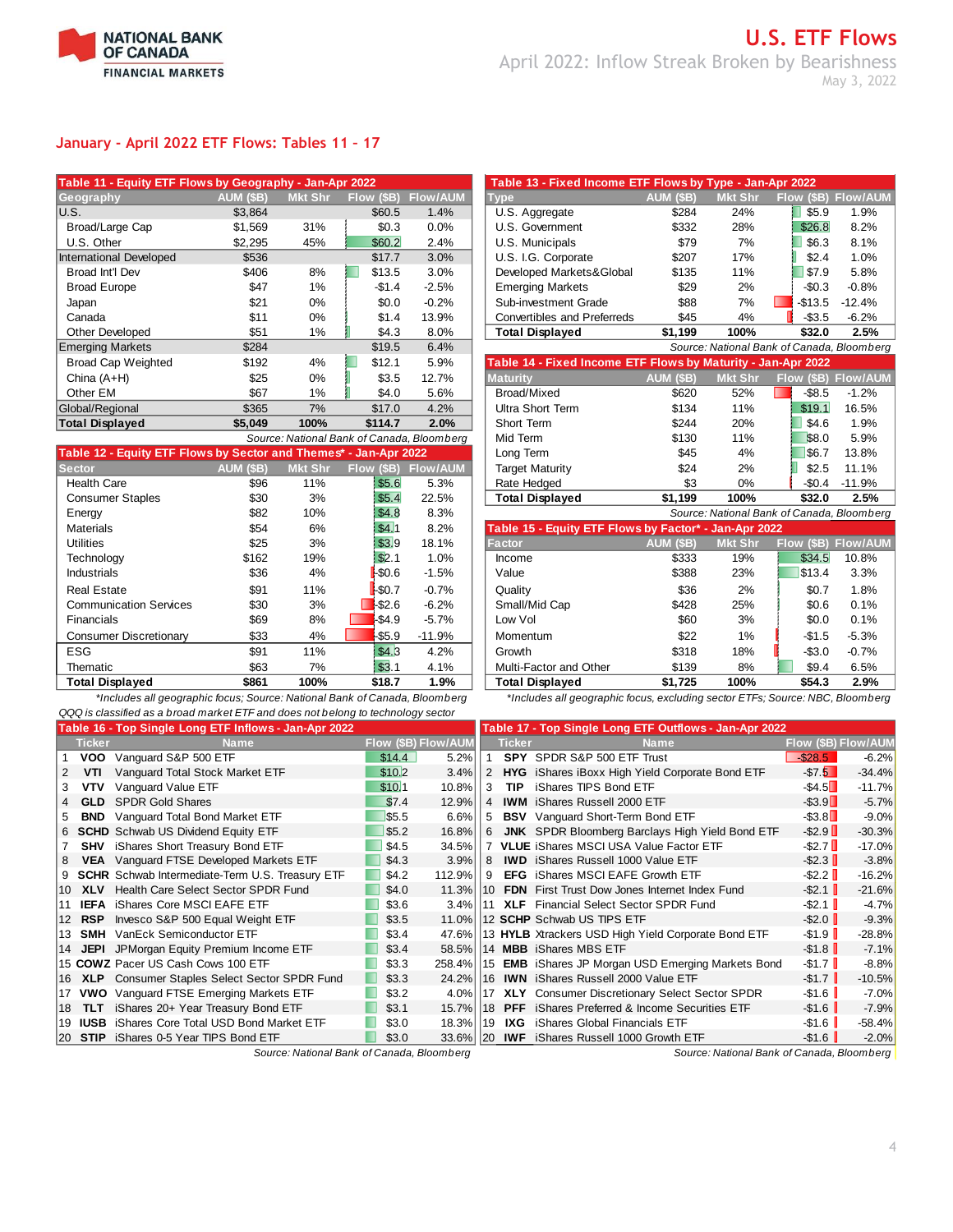

## **Table 18: ETF Provider Table**

| <b>Provider</b>  |                             | <b>AUM</b><br>(SB) | <b>Mkt</b><br><b>Shr</b> | <b>April 2022</b> |            | Jan-Apr 2022 |            |
|------------------|-----------------------------|--------------------|--------------------------|-------------------|------------|--------------|------------|
|                  |                             |                    |                          | <b>Flow</b>       | Flow/      | <b>Flow</b>  | Flow/      |
|                  |                             |                    |                          | (SB)              | <b>AUM</b> | (SB)         | <b>AUM</b> |
| 1                | <b>BlackRock iShares</b>    | \$2,203            | 34%                      | \$10.5            | $-0.4%$    | \$20.2       | 0.8%       |
| 2                | Vanguard                    | \$1,900            | 29%                      | $-$ \$2 $B$       | $-0.1%$    | \$74.7       | 3.6%       |
| 3                | <b>State Street SSGA</b>    | \$1,006            | 15%                      | \$10.6            | $-1.0%$    | \$0.5        | 0.0%       |
| 4                | Invesco                     | \$359              | 5%                       | $-50.8$           | $-0.2%$    | \$13.3       | 3.3%       |
| 5                | <b>Charles Schwab</b>       | \$254              | 4%                       | \$2.5             | 0.9%       | \$12.2       | 4.5%       |
| 6                | <b>First Trust</b>          | \$138              | 2%                       | \$0.0             | 0.0%       | \$5.0        | 3.4%       |
| 7                | JPMorgan                    | \$77               | 1%                       | \$1.5             | 1.9%       | \$9.6        | 13.3%      |
| 8                | ProShares                   | \$62               | 1%                       | \$1.0             | 1.4%       | \$8.1        | 11.3%      |
| 9                | VanEck                      | \$61               | 1%                       | \$1.8             | 2.8%       | \$5.2        | 8.3%       |
| 10               | WisdomTree                  | \$48               | 1%                       | \$1.6             | 3.3%       | \$3.9        | 8.1%       |
| 11               | <b>Dimensional Holdings</b> | \$46               | 1%                       | \$1.2             | 2.6%       | \$5.7        | 12.6%      |
| 12               | Global X                    | \$41               | 1%                       | \$0.9             | 1.9%       | \$3.2        | 7%         |
| 13               | Fidelity                    | \$31               | 0%                       | \$0.4             | 1.1%       | \$1.3        | 4%         |
| 14               | Goldman Sachs               | \$28               | 0%                       | \$1.9             | 6.9%       | \$3.3        | 12.0%      |
| 15               | <b>PIMCO</b>                | \$25               | 0%                       | $-$0.4$           | $-1.7%$    | $-$1.1$      | $-4.0%$    |
| 16               | Direxion                    | \$23               | 0%                       | \$2.3             | 8.4%       | \$6.2        | 20.8%      |
| 17               | Northern Trust              | \$22               | 0%                       | \$0.5             | 2.3%       | \$2.1        | 10.2%      |
| 18               | <b>DWS Xtrackers</b>        | \$20               | 0%                       | $-50.5$           | $-2.5%$    | $-$1.8$      | $-7.3%$    |
| 19               | <b>ARK</b>                  | \$16               | 0%                       | \$0.1]            | 0.5%       | $-$0.2$      | $-0.5%$    |
| 20               | Pacer Financial             | \$13               | 0%                       | \$0.9             | 7.3%       | \$3.9        | 38.2%      |
|                  | Top 20 Total                | \$6,372            | 97%                      | $-$8.9$           |            | \$175.2      |            |
| <b>Total ETF</b> |                             | \$6,549            | 100%                     | $-$7.3$           |            | \$190.1      |            |

Source: NBF ETF Research, Bloomberg. Data as of April 29, 2022

#### **Appendix 1 – Glossary**

Exchange-Traded Funds (ETFs) are open-ended mutual funds in continuous distribution. This report also includes other Exchange Traded Products such as notes, grantor trusts, limited partnerships and unit investment trusts.

**AUM (Assets Under Management):** AUM is expressed in local currency, which is the U.S. dollar for the purpose of this report.

**Market Share / AUM (%):** AUM as % of category total AUM on the last line of the table.

**Flow:** The net dollar amount of fund creations and redemptions for the period based on daily NAV and the change in Shares Outstanding. Flows are expressed in local currency, which is the U.S. dollar for the purpose of this report.

**Maturity:** We categorize fixed income ETFs into the following maturity brackets:

- **Broad/Mixed:** ETF that holds issues from across more than one maturity bucket (short, mid and/or long-term).
- **Floating Rate:** ETF that mainly invests in floating rate issues with periodic interest rate resets.
- **Long-Term:** ETF that mainly invests in long-term issues and has a weighted average maturity greater than 10 years.
- **Mid-Term:** ETF that mainly invests in intermediate-term fixed issues and has a weighted average maturity between three and 10 years.
- **Short-Term:** ETF that mainly invests in short-term issues with weighted average maturity less than three years.
- **Target Maturity:** ETF that has a target maturity, such as a fixed date or year.
- **Rate Hedged:** ETF that uses derivatives to mitigate interest rate risk and to maintain a zero or negative portfolio duration.

**NAV (Net Asset Value per share):** ETF price is used when NAV is not available.

**Flow/AUM (Flow as % AUM):** Flow as a percentage of assets under management from the beginning of the period.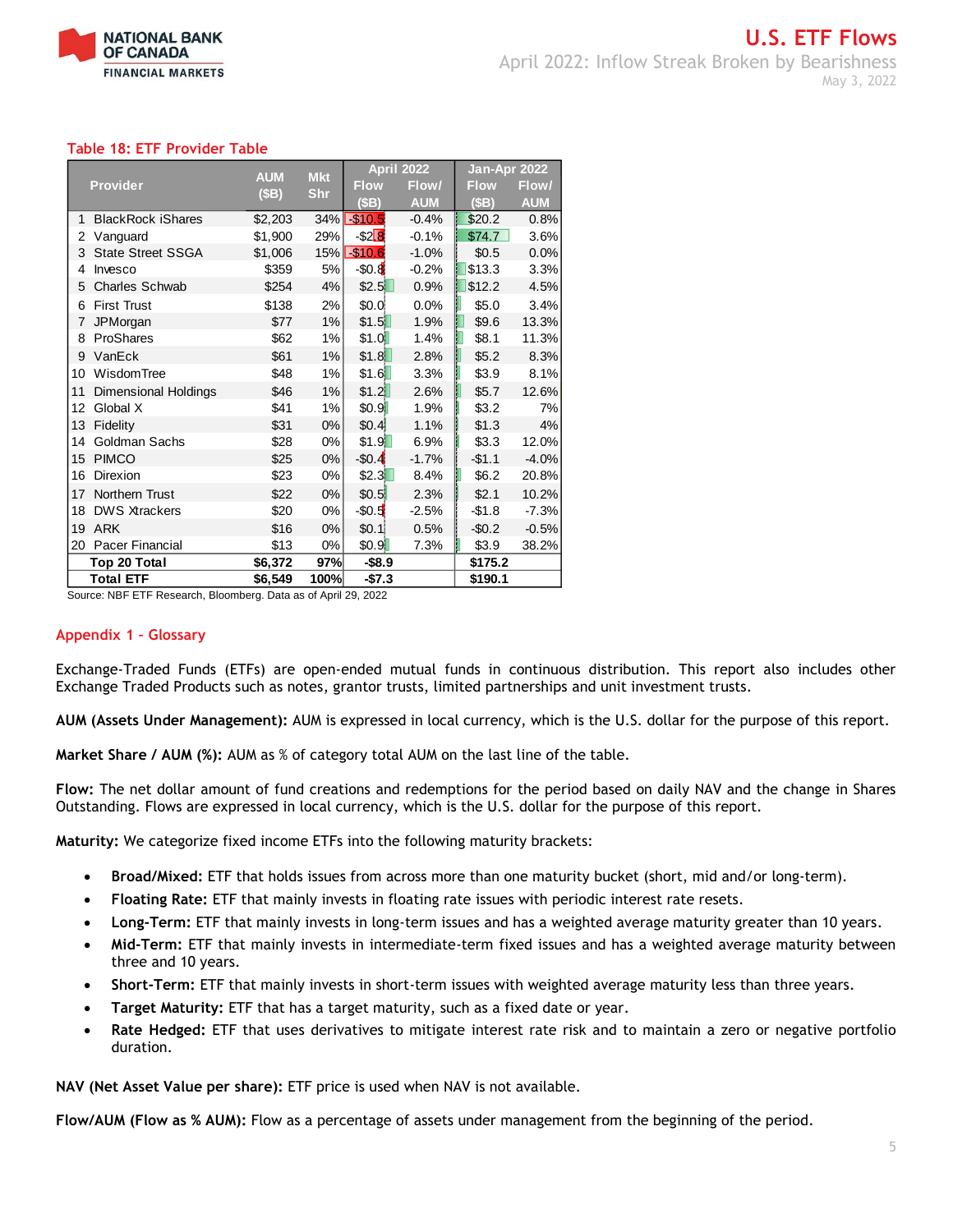

**Defensive Sectors:** We classify Consumer non-cyclicals, Energy, Health Care, Utilities as defensive sectors.

**Cyclical Sectors:** We classify Consumer Cyclicals, Financials, Real Estate, Industrials, Information Technology, Materials, Communication Services as cyclical sectors.

*All numbers are as of last month's final business day.* 

## **Appendix 2 - Equity ETF by Factor Categories**

We group Factor Equity ETFs (exclude cap-weighted ETFs, sector ETFs, and thematic ETFs) into the categories below. These groupings follow NBF's discretion and can differ from the ETF Provider's definition and classification from other sources.

**Small/Mid Cap:** A fund with small/mid cap focus.

**Income:** A fund with the primary goal of providing income. We classify a fund as belonging to the Income category when its strategy focuses on providing income, or the fund self-identifies as using an income strategy even though it may incorporate other factors in addition to income.

**Value:** A fund that invests primarily in the stocks that are considered undervalued using metrics such as price-to-earnings, price-to-book, EV/EBITA, etc.

**Growth**: A fund that invests primarily in fast-growing stocks using metrics such as earnings growth, sales growth, momentum, etc.

**Momentum**: A fund that invests primarily in high momentum stocks using metrics such as period returns.

**Quality**: A fund that invests primarily in high quality stocks using metrics like ROE, debt/equity, and earnings growth.

**Low Vol or Risk:** A fund that aims to achieve reduced portfolio volatility, either by screening for low volatility stocks, low beta stocks and/or minimizing the portfolio volatility.

**Other:** Any non-cap weighted factor strategy that is not covered by otherwise defined categories. This includes equal-weight, multi-factor, AlphaDEX, and other fundamental-based ETFs.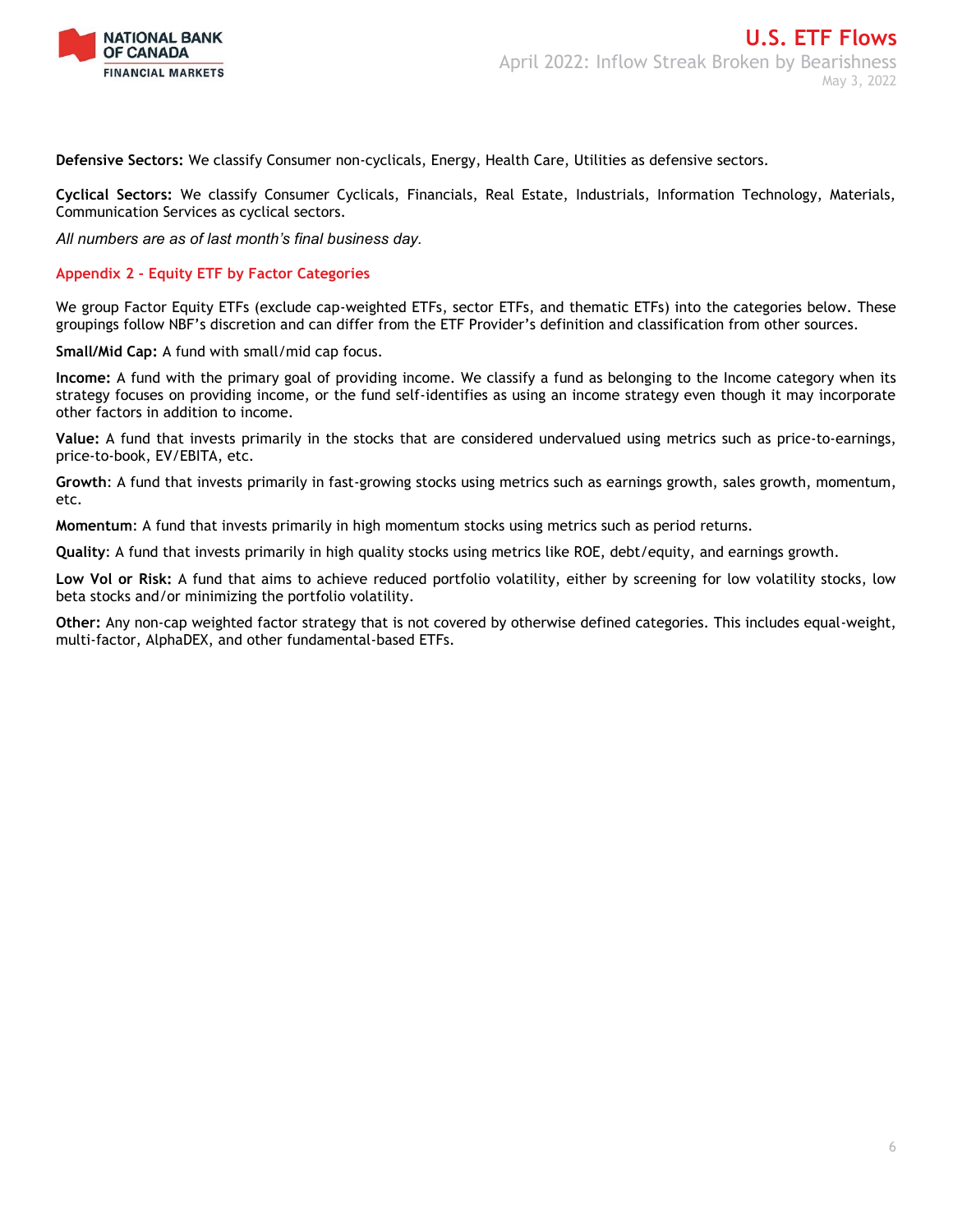

## **DISCLOSURES**

Levered and Inverse Exchange-Traded Funds are very different from most ETFs. They pursue leveraged investment goals, and they are riskier than alternatives that do not use leverage because they magnify the performance of the benchmark on an investment. These ETFs seek daily leveraged investment results. The return of an inverse or levered ETF for periods longer than a single day, especially in periods of market volatility, may be completely uncorrelated to the return of the benchmark over such longer periods. Levered and inverse ETFs are intended to be used as short-term trading vehicles for investors managing their portfolios on a daily basis. They are not to be used by, and are not appropriate for, investors who intend to hold positions.

Unless otherwise agreed in writing, National Bank of Canada and its affiliates act solely in the capacity of an arm's length contractual counterparty and not as an adviser or fiduciary. Accordingly, you should not regard transaction proposals or other written or oral communications from us as a recommendation or advice that a transaction is appropriate for you or meets your financial objectives. Any financial transaction involves a variety of potentially significant risks and issues; additionally, please note bitcoin and other crypto assets are extremely risky and highly speculative. Before entering into any financial transaction, you should ensure that you fully understand the terms, have evaluated the risks and have determined that the transaction is appropriate for you in all respects. If you believe that you need assistance, you should consult appropriate advisers before entering into the transaction. The attached material does not constitute an offer to enter into any transaction. Such material is believed by us to be reliable, but we make no representation as to its accuracy or completeness. This brief statement does not purport to describe all of the risks associated with financial transactions and should not be construed as advice to you.

#### **General**

This Report was prepared by National Bank Financial Inc. (NBF), a Canadian investment dealer, a dealer member of IIROC and an indirect wholly owned subsidiary of National Bank of Canada. National Bank of Canada is a public company listed on the Toronto Stock Exchange.

The particulars contained herein were obtained from sources which we believe to be reliable but are not guaranteed by us and may be incomplete and may be subject to change without notice. The information is current as of the date of this document. Neither the author nor NBF assumes any obligation to update the information or advise on further developments relating to the topics or securities discussed. The opinions expressed are based upon the author(s) analysis and interpretation of these particulars and are not to be construed as a solicitation or offer to buy or sell the securities mentioned herein, and nothing in this Report constitutes a representation that any investment strategy or recommendation contained herein is suitable or appropriate to a recipient's individual circumstances. In all cases, investors should conduct their own investigation and analysis of such information before taking or omitting to take any action in relation to securities or markets that are analyzed in this Report. The Report alone is not intended to form the basis for an investment decision, or to replace any due diligence or analytical work required by you in making an investment decision.

This Report is for distribution only under such circumstances as may be permitted by applicable law. This Report is not directed at you if NBF or any affiliate distributing this Report is prohibited or restricted by any legislation or regulation in any jurisdiction from making it available to you.

National Bank of Canada Financial Markets is a trade name used by National Bank Financial Inc. and National Bank of Canada Financial Inc.

National Bank Financial Inc. or an affiliate thereof, owns or controls an equity interest in TMX Group Limited ("TMX Group") and has a nominee director serving on the TMX Group's board of directors. As such, each such investment dealer may be considered to have an economic interest in the listing of securities on any exchange owned or operated by TMX Group, including the Toronto Stock Exchange, the TSX Venture Exchange and the Alpha Exchange. No person or company is required to obtain products or services from TMX Group or its affiliates as a condition of any such dealer supplying or continuing to supply a product or service.

#### **Research analysts**

The Research Analyst(s) who prepared these reports certify that their respective report accurately reflects his or her personal opinion and that no part of his/her compensation was, is, or will be directly or indirectly related to the specific recommendations or views as to the securities or companies.

NBF compensates its Research Analysts from a variety of sources. The Research Department is a cost centre and is funded by the business activities of NBF including Institutional Equity Sales and Trading, Retail Sales, the correspondent clearing business, and Corporate and Investment Banking. Since the revenues from these businesses vary, the funds for research compensation vary. No one business line has a greater influence than any other for Research Analyst compensation.

#### **Canadian Residents**

NBF or its affiliates may engage in any trading strategies described herein for their own account or on a discretionary basis on behalf of certain clients and, as market conditions change, may amend or change investment strategy including full and complete divestment. The trading interests of NBF and its affiliates may also be contrary to any opinions expressed in this Report.

NBF or its affiliates often act as financial advisor, agent, lender or underwriter or provides trading related services for certain issuers mentioned herein and may receive remuneration for its services. As well, NBF and its affiliates and/or their officers, directors, representatives, associates, may have a position in the securities mentioned herein and may make purchases and/or sales of these securities from time to time in the open market or otherwise. NBF and its affiliates may make a market in securities mentioned in this Report. This Report may not be independent of the proprietary interests of NBF and its affiliates.

NBF is a member of the Canadian Investor Protection Fund.

#### **UK Residents**

This Report is a marketing document. This Report has not been prepared in accordance with EU legal requirements designed to promote the independence of investment research and it is not subject to any prohibition on dealing ahead of the dissemination of investment research.

In respect of the distribution of this Report to UK residents, NBF has approved the contents (including, where necessary, for the purposes of Section 21(1) of the Financial Services and Markets Act 2000). This Report is for information purposes only and does not constitute a personal recommendation, or investment, legal or tax advice. NBF and/or its parent and/or any companies within or affiliates of the National Bank of Canada group and/or any of their directors, officers and employees may have or may have had interests or long or short positions in, and may at any time make purchases and/or sales as principal or agent, or may act or may have acted as market maker in the relevant investments or related investments discussed in this Report, or may act or have acted as investment and/or commercial banker with respect hereto. The value of investments, and the income derived from them, can go down as well as